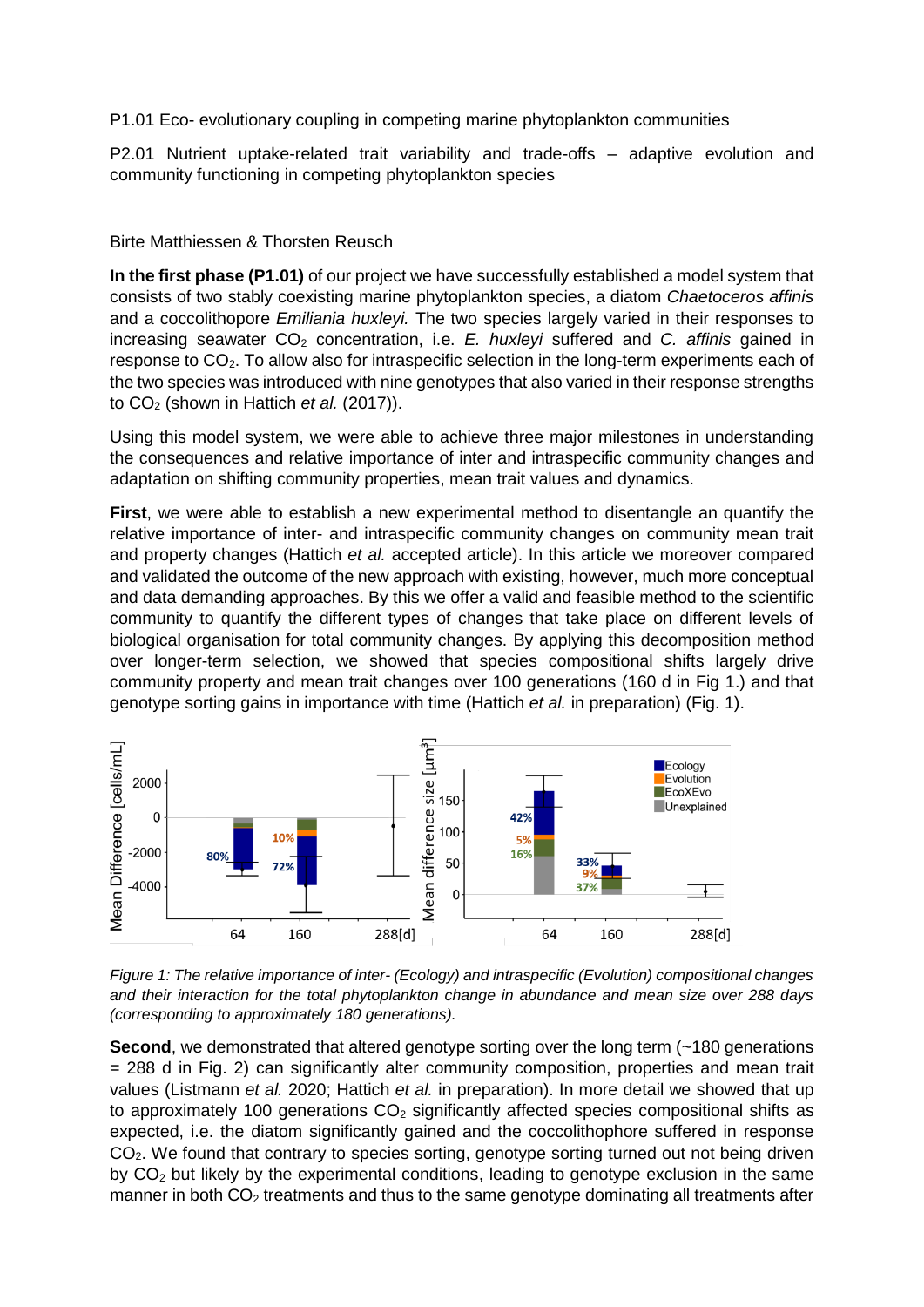100 generations of selection. Once one *E. huxleyi* genotype monodominated in all treatments the community dynamics abruptly changed. The composition flipped from the previously dominating diatom to dominance of *E.huxleyi* (Listmann *et al.* 2020) (Fig. 2 upper row). At the same time total abundance increased by 10fold and mean cell size declined to 20% compared to the onset of the experiment (Hattich *et al.* in preparation) (Fig. 2 lower row). The experimental environment was characterized by similar recurrently pulsed nutrient conditions which led us to investigate the variability of nutrient upake-related traits in our model system in the second phase of the priority programme (see below).



*Figure 2: Upper row: Species and genotype sorting in response to two different CO<sub>2</sub> treatments over 288 days of selection (after Listmann et al. 2020). Lower row: Total community change in abundance and mean size in response to CO<sup>2</sup> (after Hattich et al. in preparation).*

**Third**, in a community context we demonstrated not only the occurrence of rapid evolution in the form of genotype sorting but also evolutionary adaptation (Listmann *et al.* 2020), although less pronounced as initially hypothesized. Reciprocal assay experiments demonstrated weak and complex adaptation effects only in the diatom, never the coccolithophore species. In *C. affinis*, we found different responses to CO<sub>2</sub> depending on the presence and absence of the other species (i.e. with and without competition) that even resulted in a weak adaptive effect to increased  $CO<sub>2</sub>$  in the second assay after 288 days, evident as a significant interaction of selection and assay treatment. This response was mainly driven by low growth rates of *C. affinis* selected in mix-cultures to both high CO2, as well as low growth rates of *C. affinis* selected under ambient  $CO<sub>2</sub>$  in mono-cultures. This complex result demonstrates how effects of both abiotic and biotic factors interact and need to be jointly considered to avoid overestimation of adaptive responses to abiotic factors alone.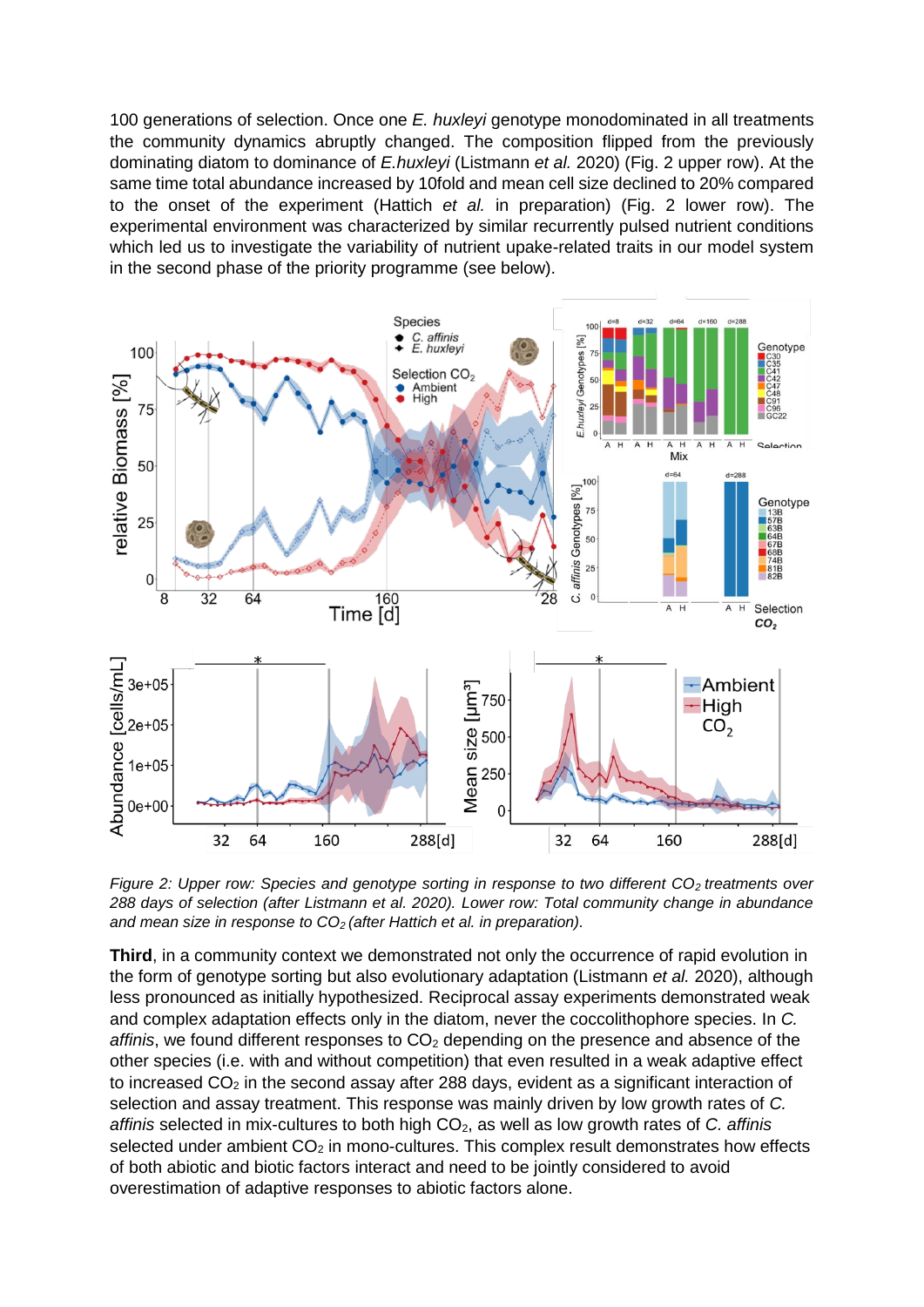**In the second phase of our project (P2.01)** we investigated, if nutrient uptake-related trait variability and trade-offs can explain community property and mean trait changes in competing phytoplankton species subjected to different nutrient regimes (work in progress).

So far, we demonstrated that the two species in our model system largely varied in cell size, and the maximum uptake rate for nitrate ( $V_{\text{maxN}}$ ), with C. affinis being larger and showing higher V<sub>maxN</sub>. While the *C. affinis* genotypes differed significantly in size and V<sub>maxN</sub>, the *E. huxleyi* genotypes did not vary in a significant way regarding these traits. Measurements of affinity failed due to an experimental failure. With these informations in mind we started a community long-term experiment in which nutrient regimes were manipulated with initially 10, 20, and 30 µmol/L nitrate and one µmol/L phosphate (10:1, 20:1, 30:1) and which ran over 130 phytoplankton generations.



*Figure 3: Upper graphs: Total biomass, mean abundance and size, species composition in response to nutrient regimes over 180 d which approximately corresponds to 130 phytoplankton generations. Lower graphs: Genotype sorting of the two species in response to nutrient regime*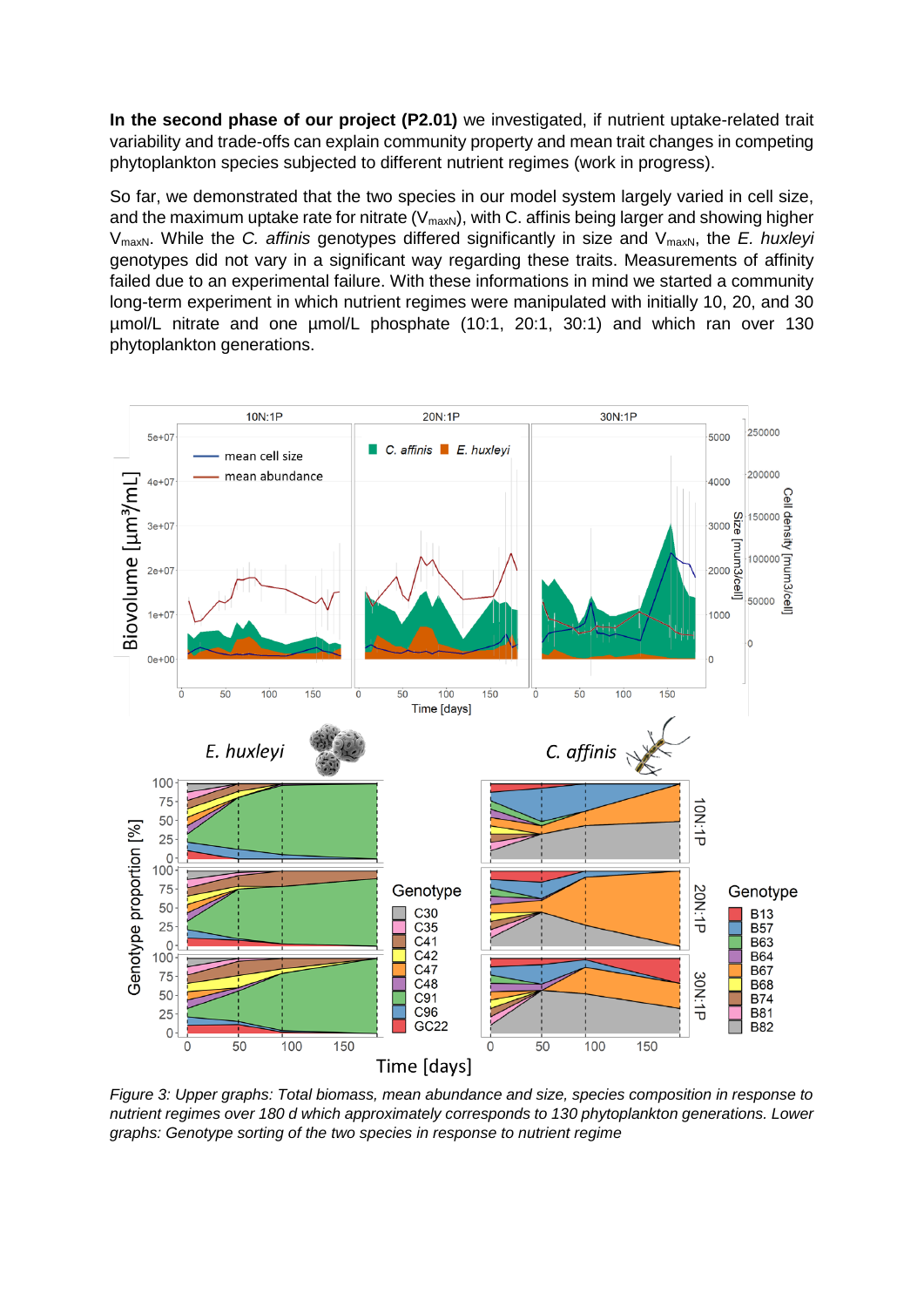We found that species composition was significantly affected by nutrient regime. At low nitrate concentration the two species occurred evenly, while *C. affinis* with their higher V<sub>maxN</sub> and larger cells gained in dominance with nutrients. As such the compositional shifts were predictable and to a large part responsible for mean size and total biomass increase and for declining resource use efficiency (RUE) in response to increased nutrients (Fig. 3 upper graphs). On top after more than 80 generations (i.e. 130 d in Fig. 3), we found an increase in mean cell size and total biomass and their respective variability only in the replete conditions (Fig. 3 upper graphs). Evolutionary shifts (i.e. in the form of genotype sorting) were contrary to expectations not driven by the nutrient regimes. In more detail only one *E. huxleyi* genotype dominated in all nutrient regimes, and three different *C. affinis* genotypes remained after 130 generations (Fig. 3 lower graphs). The latter, however, did not co-occur but surprisingly dominated different replicates of the same nutrient treatment. The selected *C. affinis* genotype identities were not predictable by size and other prior trait measurements.

![](_page_3_Figure_1.jpeg)

*Figure 4: Size plasticity of remaining C. affinis genotypes over the nutrient treatments at the end of the long-term experiment compared to mean size at the onset.*

We were able to demonstrate, however, that the increase in the mean and variability of cell size and total biomass after more than 80 generations in the treatments with the highest nitrate concentrations were driven by extraordinarily high size plasticity of at least one of the remaining diatom genotypes (genotype B67; Fig. 4). In fact, the plastic size range of *C. affinis* found at the end of the long-term experiment was on average twice as high than the size variability among genotypes prior to the onset.

A short-term experimental test for size plasticity of the *C. affinis* genotypes in fact proofed no significant standing genotype variability in size plasticity in the first place and instead suggested that evolution for plasticity took

place in the long-term community experiment. This evolved size plasticity in turned translated to mean size and biomass increase and points to the importance of potential interactions between evolution and plastic changes to explaining community mean trait and property shifts in response to environmental changes.

Collectively, our results of both project phases underpin that trait changes on all levels on which contemporary shifts can occur potentially contribute to total community change and therefore should be considered when predicting community changes.